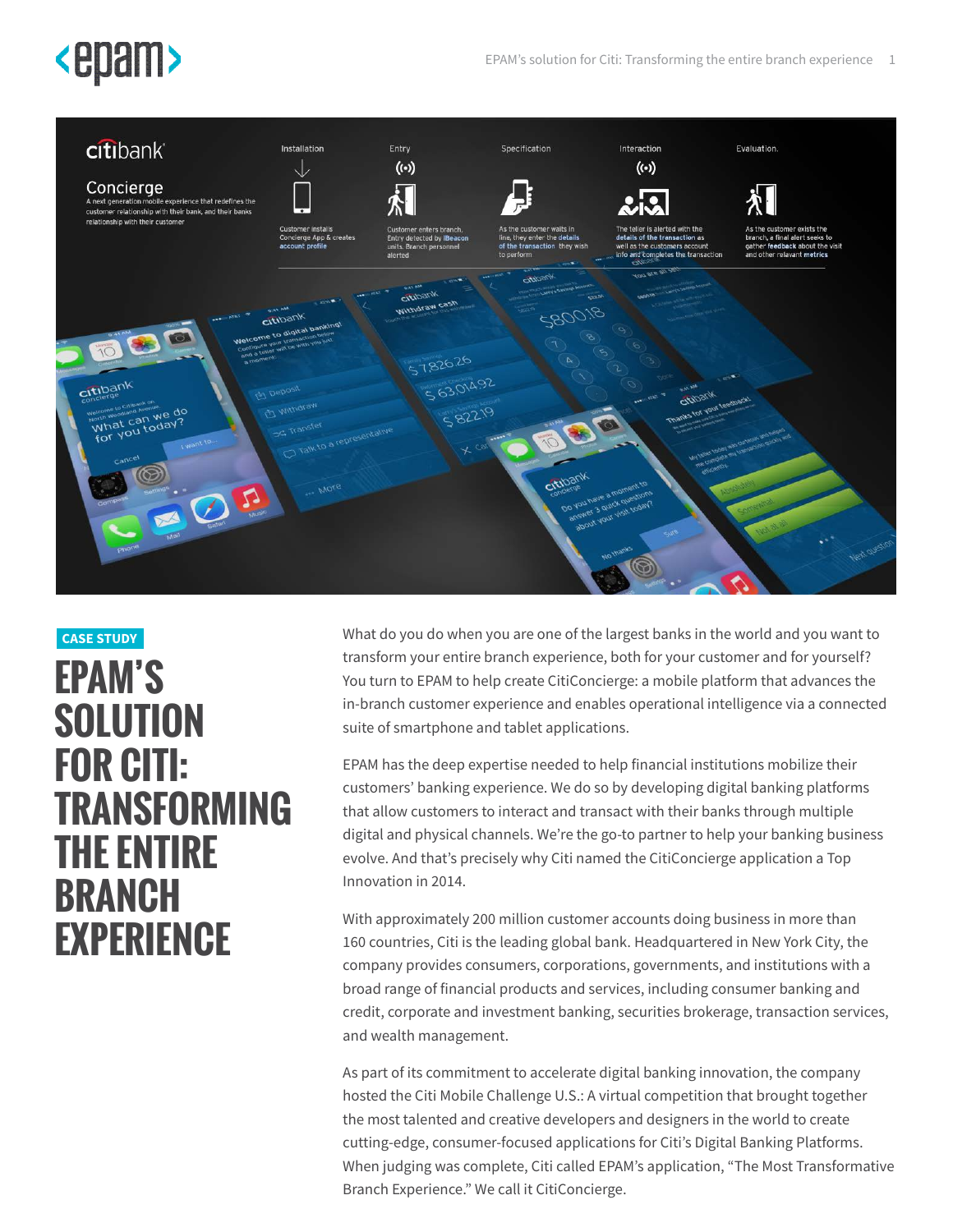# **<epam>**

**"The caliber of the<br>presentations we s** presentations we saw from the finalists at the Demo Day events was outstanding. These developers are poised to help us transform the way banks innovate and we are so excited to begin working with them. $\frac{1}{2}$ 

— Heather Cox Chief Client Experience, Digital and Marketing Officer for Global Consumer Banking, Citi

### **THE CHALLENGE**

# **TRANSFORM TRADITIONAL BANKING INTO A CUSTOMER-CENTRIC, DIGITAL EXPERIENCE**

The number and influence of digital and mobile native entrants is growing in the financial sector, challenging the brick-and-mortar banking institutions like Citi to come up with new ways to interact with their customers. Banks need help with this mobilization.

# **THE SOLUTION**

EPAM offers innovative, mobile-ready solutions that can transform the customer-bank experience for traditional banks. The CitiConcierge concept grew from EPAM's:

- Thorough understanding of the Financial Technology domain
- Broad expertise in emerging global technology
- Ability to quickly assemble best practices from adjacent verticals

CitiConcierge serves as the foundation for a series of inter-connected experiences for customers and branch personnel. Utilizing micro-location sensors (iBeacons) EPAM's new CitiConcierge solution allows customers to obtain instant, personalized, and streamlined service, while providing the bank with customer visit metrics, insights into teller efficiency, and analytics and enable optimization of branch operations.

#### **THE VALUE**

**For the customer, CitiConcierge provides:**

- Personalized service
- Streamlined transactions
- Fast, efficient service

#### **For CITI, the CitiConcierge provides:**

- Customer visit metrics
- Deep insights into teller service and efficacy
- Operational analytics
- Increased customer satisfaction and loyalty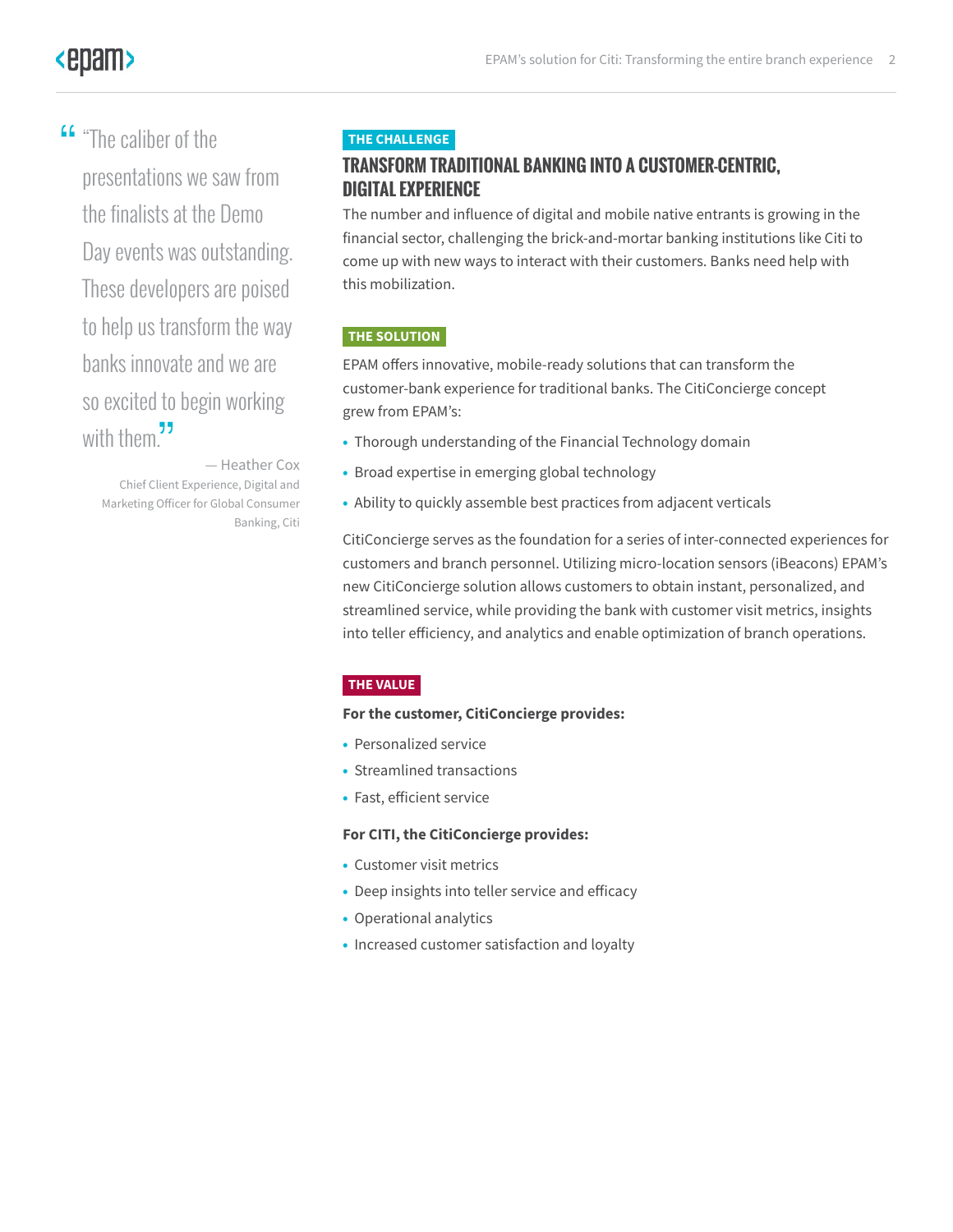# **DIG DEEPER INTO CITICONCIERGE**

CitiConcierge comprises a suite of solutions that touch the whole branch experience:



#### **• CitiConcierge**

This customer-facing smartphone application provides account access and special in-branch only functionality, resulting in a totally personalized experience.

|                 |                                                    | bankerconcierge                                                 |              |                      |               | Tripti Das        |
|-----------------|----------------------------------------------------|-----------------------------------------------------------------|--------------|----------------------|---------------|-------------------|
|                 | Overview Visitors                                  |                                                                 |              |                      |               |                   |
|                 | 5 customers                                        |                                                                 |              | Now                  |               | Today Yestenday # |
| <b>Customer</b> |                                                    | <b>Different</b>                                                | <b>Tayot</b> | Artist               | <b>Selait</b> | <b>Bergsray</b>   |
|                 | Kathryn Marecek<br>253200                          | Hope Ave. NOW                                                   |              |                      |               | Atent.            |
| $\circ$         | Anne Marie Gable<br>5.5236.8722<br>$-58,426,20$    | Main St                                                         | NOW          |                      |               | <b>Atlant</b>     |
|                 | Account Details                                    |                                                                 | los          | Tener                | Withdraw      | at false          |
| $\bullet$       | Anne Marie Gable<br><b>CitiGold Member</b>         | 4 Jan 2007                                                      |              |                      |               |                   |
|                 | Savings Account                                    |                                                                 | lice:        | Representative Lean  |               | amily             |
|                 | Account Opened:<br>Avg Balancer<br>Opening tranch: | 18 OCT 2007<br>\$236,419.80<br>Los Angeles Main<br>787 W Sth St |              |                      |               |                   |
|                 | Opened by:                                         | Los Angeles, CA<br>90071<br>Carson Peters                       | 56           | Representative Overy |               | Completed         |
|                 | <b>Checking Account</b>                            |                                                                 |              |                      |               |                   |
|                 | Account Opened:<br>Ave Reisener                    | 24 JAN 2008<br>58.476.70                                        |              |                      |               |                   |

#### **• BankerConcierge**

An iPad application built for Personal Banking representatives that provides real-time snapshots of accounts, customer details, and more — the instant the customer walks through the door.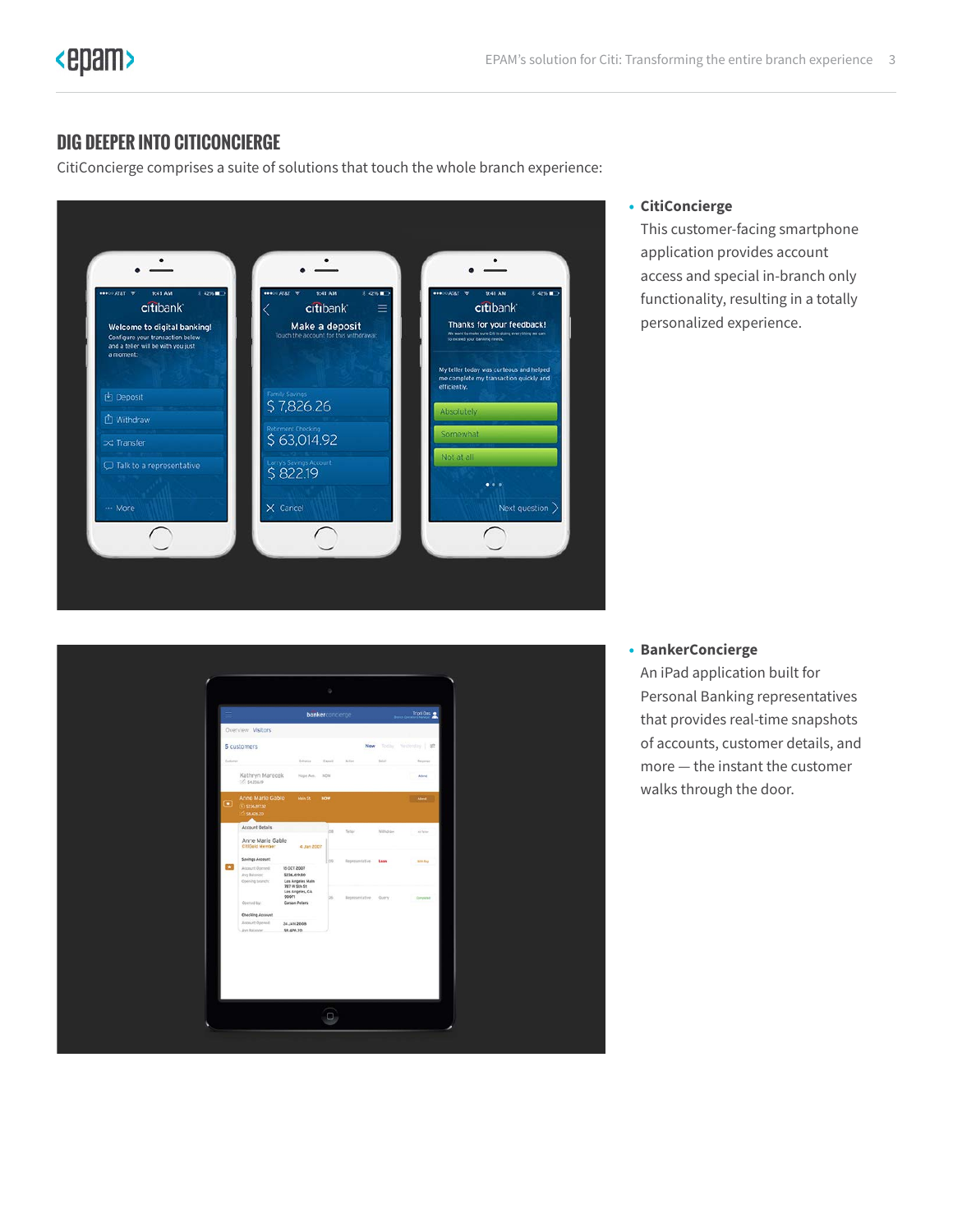# **DIG DEEPER INTO CITICONCIERGE**

CitiConcierge comprises a suite of solutions that touch the whole branch experience:

| Ш                        | tellerconcierge                      | Susan Quick                  |
|--------------------------|--------------------------------------|------------------------------|
| Teller Window #1         | Yevgeniy Galper                      | Today's visit length<br>4:03 |
| Account<br>8 8 5 6 4 113 | <b>Current Balance</b><br>\$8,426.20 | <b>Account Details</b>       |
| Action<br>٠<br>Deposit   | Amount<br>\$1,500.00                 |                              |
|                          | √ TX Approved, Touch ID Confirmed    |                              |
| Complete                 |                                      | Cancel                       |

#### **• TellerConcierge**

This touch-optimized application powers a quick interface that gives tellers transaction details and just-in-time information about account holders standing at their window.

|                                                                                                                       | o                                                                                         |                       |                                     |                              |  |  |  |
|-----------------------------------------------------------------------------------------------------------------------|-------------------------------------------------------------------------------------------|-----------------------|-------------------------------------|------------------------------|--|--|--|
| Overview Visitors                                                                                                     |                                                                                           | Managerconcierge      | Tripti Das                          |                              |  |  |  |
| Teller<br>Avg Costoner Wart<br>3:18<br>Aug Customer Walt<br>7:46<br>Total Customers Today<br>$\blacksquare$<br>$-1.1$ | Representative<br>Avg Customer Welt<br>11:24<br>Avg Customer Visit<br>17:10               | Customer Satisfaction | Cathin Cash Out                     | $O _{H}$<br>1 Marito         |  |  |  |
| 1.<br>400<br><b>COD</b><br>E0D<br>com                                                                                 | Window activity   Drive Through<br>$\overline{2}$<br>Freemont<br><0.5<br>«OD<br>92%       | Davis<br>x<br>64%     | Matinni<br>00D<br>60D<br>96%<br>con | favours.<br>ä,<br>402<br>402 |  |  |  |
| ö.<br>44m                                                                                                             | $\rightarrow$ New customer feedback for Chris Irving<br>۰<br>Washington<br>$<$ 0 p<br>89% | Inding<br>82%         |                                     |                              |  |  |  |
|                                                                                                                       |                                                                                           | $\Box$                |                                     |                              |  |  |  |

#### **• ManagerConcierge**

The Manager application offers views of all explicit and implicit data harvested from Concierge eco-system, such as transaction times, real-time user feedback, wait times, branch efficiency, and more.